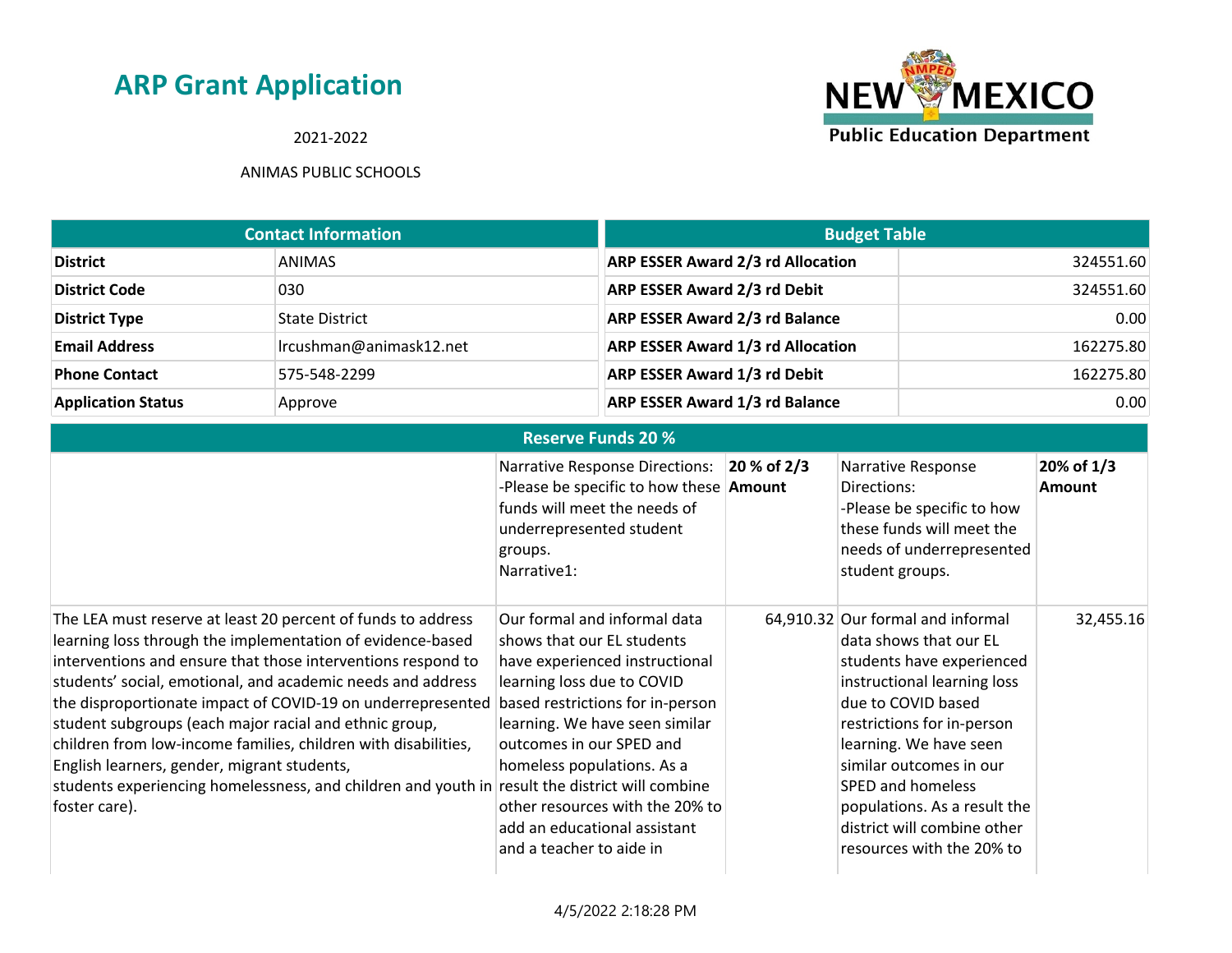2021-2022

#### ANIMAS PUBLIC SCHOOLS

scheduling additional educational time/interventions for these populations. These additions will also address the academic and social needs of the general population of students by allowing specialized classroom scheduling. The Brooking's Institute has stated, "There is a large body of research on the relationship between class size and student learning. A 1979 systematic review of the literature identified 80 studies. There are surely hundreds today (Class Size: What Research Says and What it Means for State Policy Matthew M. Chingos and Grover J. "Russ" Whitehurst Wednesday, May 11, 2011)." We believe that this research confirms our intent to add personnel will significantly reduce the affects of lost learning time.



add an educational assistant and a teacher to aide in scheduling additional educational time/interventions for these populations. These additions will also address the academic and social needs of the general population of students by allowing specialized classroom scheduling. The Brooking's Institute has stated, "There is a large body of research on the relationship between class size and student learning. A 1979 systematic review of the literature identified 80 studies. There are surely hundreds today (Class Size: What Research Says and What it Means for State Policy Matthew M. Chingos and Grover J. "Russ" Whitehurst Wednesday, May 11, 2011)." We believe that this research confirms our intent to add personnel will significantly reduce the affects of lost learning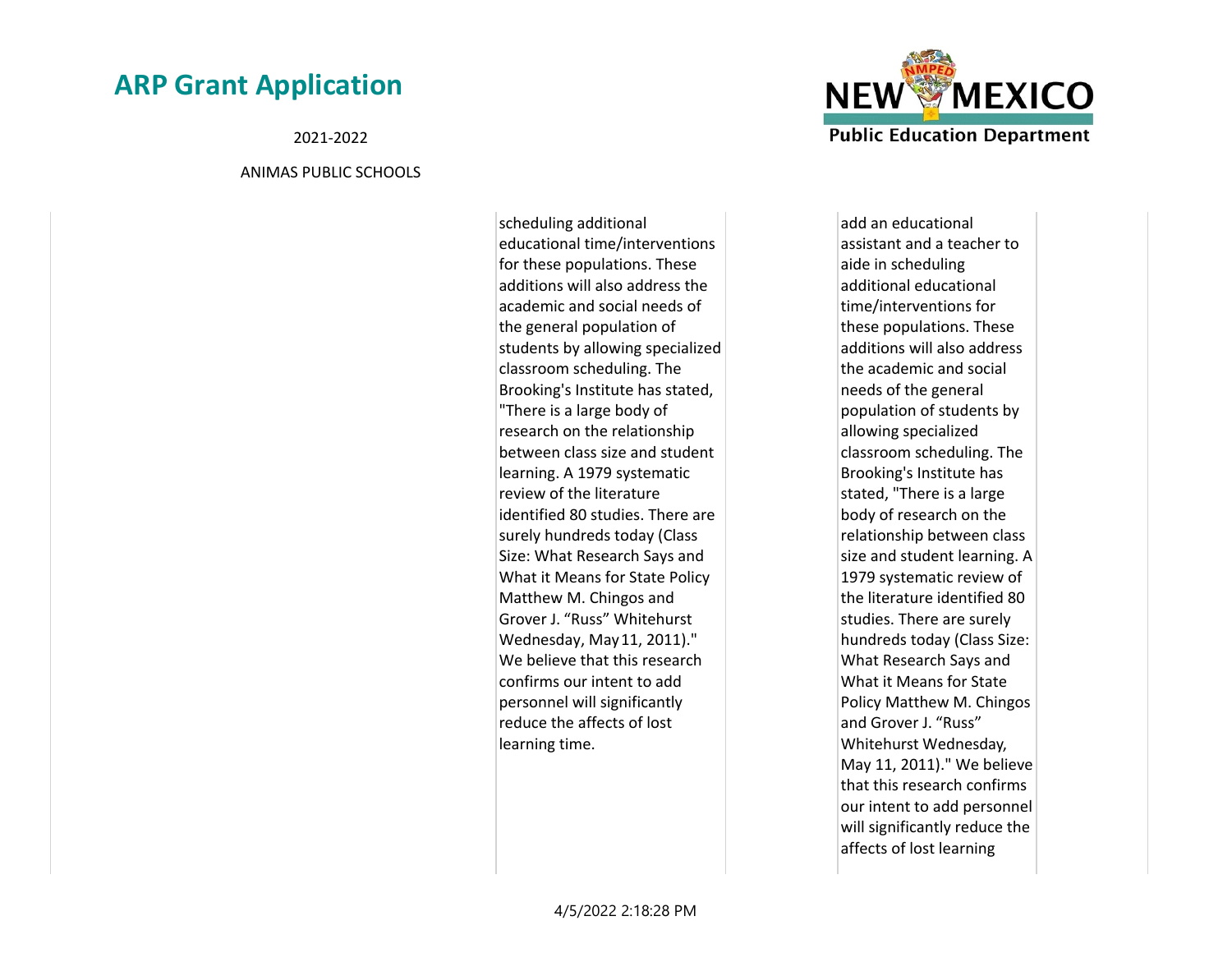#### 2021-2022



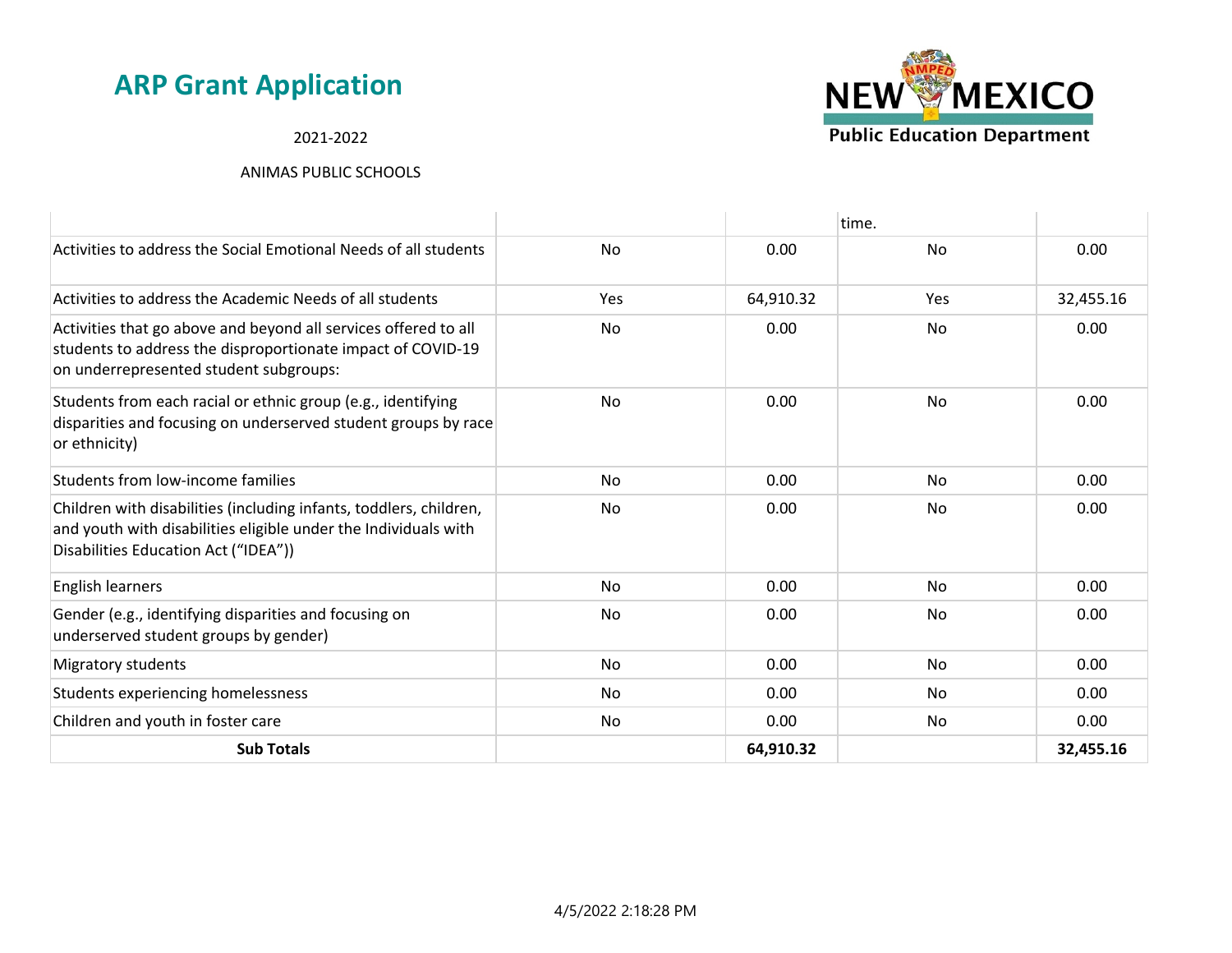**NEW MEXICO Public Education Department** 

2021-2022

|                                                                                                                                                                                                                                                                                                                                                                                                                                                                                                                                                                                             | <b>Additional Reserve Funds (Optional)</b>                                                                                                                |      |                                                                                                                                               |      |
|---------------------------------------------------------------------------------------------------------------------------------------------------------------------------------------------------------------------------------------------------------------------------------------------------------------------------------------------------------------------------------------------------------------------------------------------------------------------------------------------------------------------------------------------------------------------------------------------|-----------------------------------------------------------------------------------------------------------------------------------------------------------|------|-----------------------------------------------------------------------------------------------------------------------------------------------|------|
|                                                                                                                                                                                                                                                                                                                                                                                                                                                                                                                                                                                             | <b>Narrative Response Directions:</b><br>-Please be specific to how these funds will meet<br>the needs of underrepresented student groups.<br>Narrative1: |      | <b>Narrative Response Directions:</b><br>-Please be specific to how these funds will<br>meet the needs of underrepresented<br>student groups. |      |
| Funds above and beyond the 20 percent minimum of funds to<br>address learning loss through the implementation of evidence-<br>based interventions and ensure that those interventions<br>respond to students' social, emotional, and academic needs<br>and address the disproportionate impact of COVID-19 on<br>underrepresented student subgroups (each major racial and<br>ethnic group, children from low-income families, children with<br>disabilities, English learners, gender, migrant students,<br>students experiencing homelessness, and children and youth in<br>foster care). |                                                                                                                                                           |      |                                                                                                                                               |      |
| Activities to address the Social Emotional Needs of all students                                                                                                                                                                                                                                                                                                                                                                                                                                                                                                                            | <b>No</b>                                                                                                                                                 | 0.00 | <b>No</b>                                                                                                                                     | 0.00 |
| Activities to address the Academic Needs of all students                                                                                                                                                                                                                                                                                                                                                                                                                                                                                                                                    | <b>No</b>                                                                                                                                                 | 0.00 | <b>No</b>                                                                                                                                     | 0.00 |
| Activities that go above and beyond all services offered to all<br>students to address the disproportionate impact of COVID-19<br>on underrepresented student subgroups:                                                                                                                                                                                                                                                                                                                                                                                                                    | No                                                                                                                                                        | 0.00 | No                                                                                                                                            | 0.00 |
| Students from each racial or ethnic group (e.g., identifying<br>disparities and focusing on underserved student groups by race<br>or ethnicity)                                                                                                                                                                                                                                                                                                                                                                                                                                             | No                                                                                                                                                        | 0.00 | <b>No</b>                                                                                                                                     | 0.00 |
| Students from low-income families                                                                                                                                                                                                                                                                                                                                                                                                                                                                                                                                                           | <b>No</b>                                                                                                                                                 | 0.00 | <b>No</b>                                                                                                                                     | 0.00 |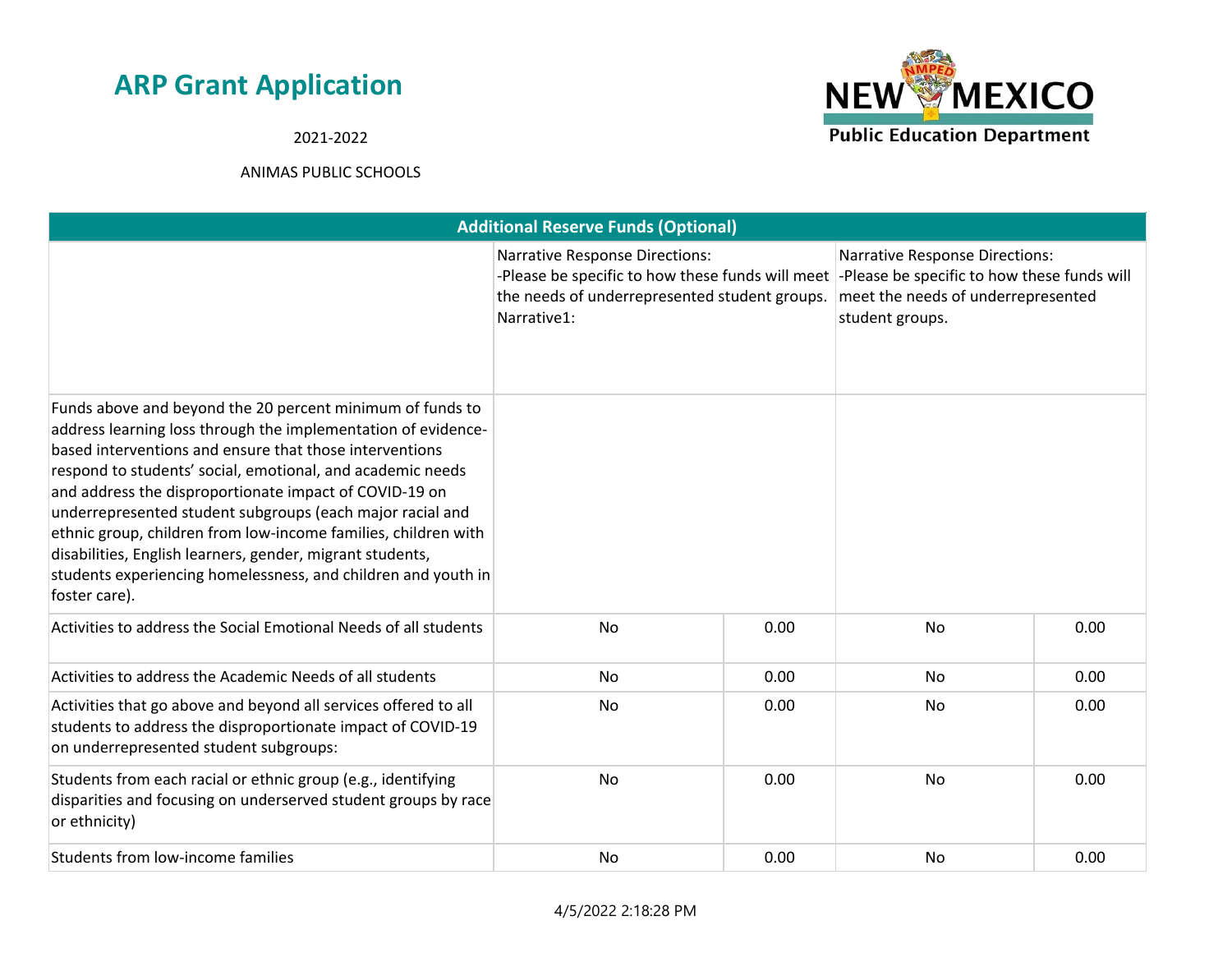#### 2021-2022

#### ANIMAS PUBLIC SCHOOLS



#### **Activities to Address Needs**

**Descriptions for all narrative responses below must describe how interventions to address the academic impact of lost instructional time, will respond to the academic, social, emotional, and mental health needs of all students, and particularly those students disproportionately impacted by the COVID-19 pandemic, including students from low-income families, students of color, English learners, children with disabilities, students experiencing homelessness, children and youth in foster care, and migratory students.**

| Funds may be used for a wide<br>range of activities to address<br>needs arising from the<br>coronavirus<br>pandemic, including any<br>activity authorized by the<br>following Acts. | 2/3 Amount Allocations |               | 1/3 Amount Allocations |               |  |
|-------------------------------------------------------------------------------------------------------------------------------------------------------------------------------------|------------------------|---------------|------------------------|---------------|--|
|                                                                                                                                                                                     | Narrative              | <b>Amount</b> | <b>Narrative</b>       | <b>Amount</b> |  |
| <b>Elementary and Secondary</b><br><b>Education Act (ESEA)</b>                                                                                                                      |                        | 0.00          |                        | 0.00          |  |

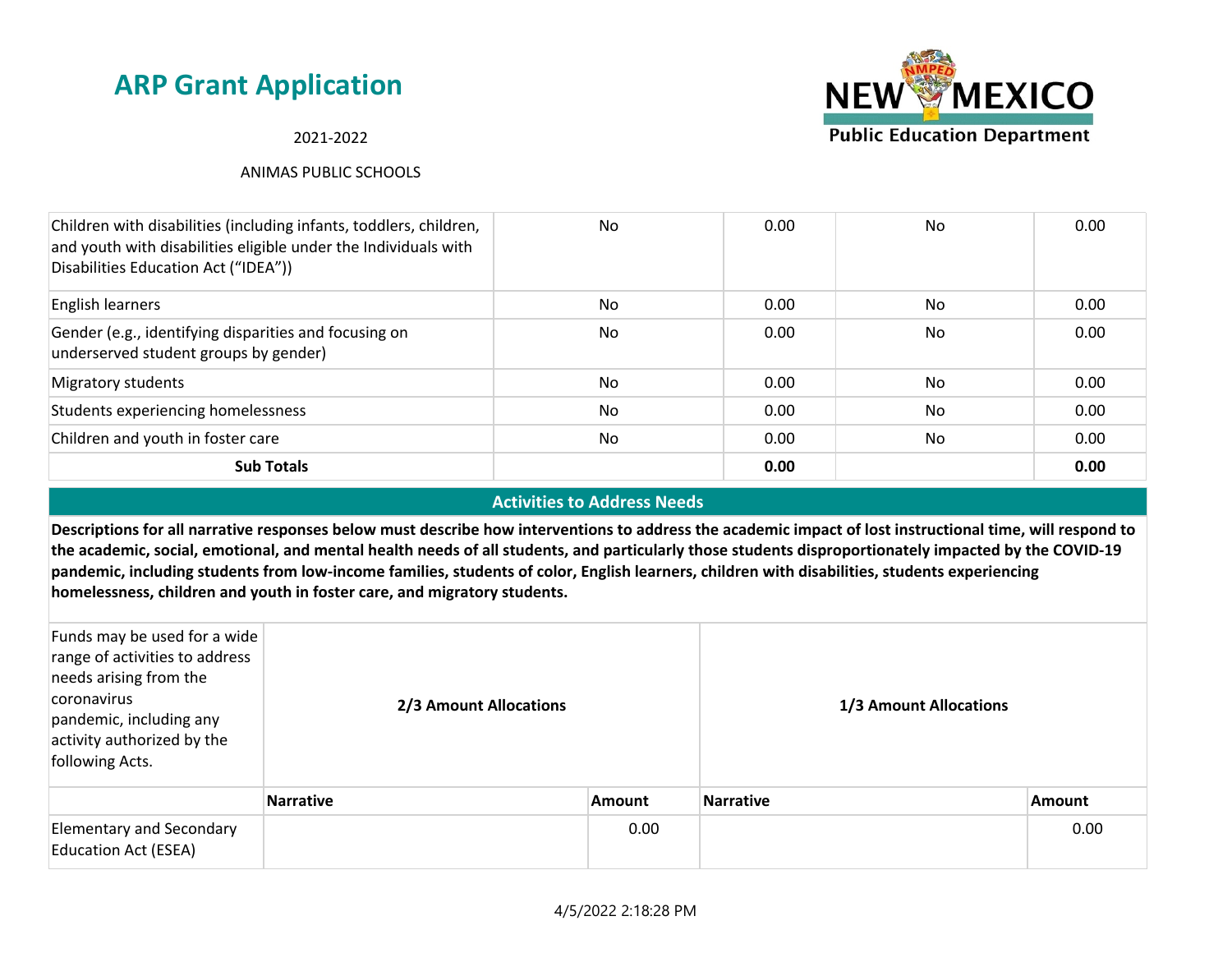

2021-2022

| Individuals with Disabilities<br><b>Education Act (IDEA)</b>                   | 0.00 | 0.00 |
|--------------------------------------------------------------------------------|------|------|
| <b>Adult Education and Family</b><br>Literacy Act (AEFLA)                      | 0.00 | 0.00 |
| Carl D. Perkins Career and<br>Technical Education Act of<br>2006 (Perkins CTE) | 0.00 | 0.00 |
|                                                                                | 0.00 | 0.00 |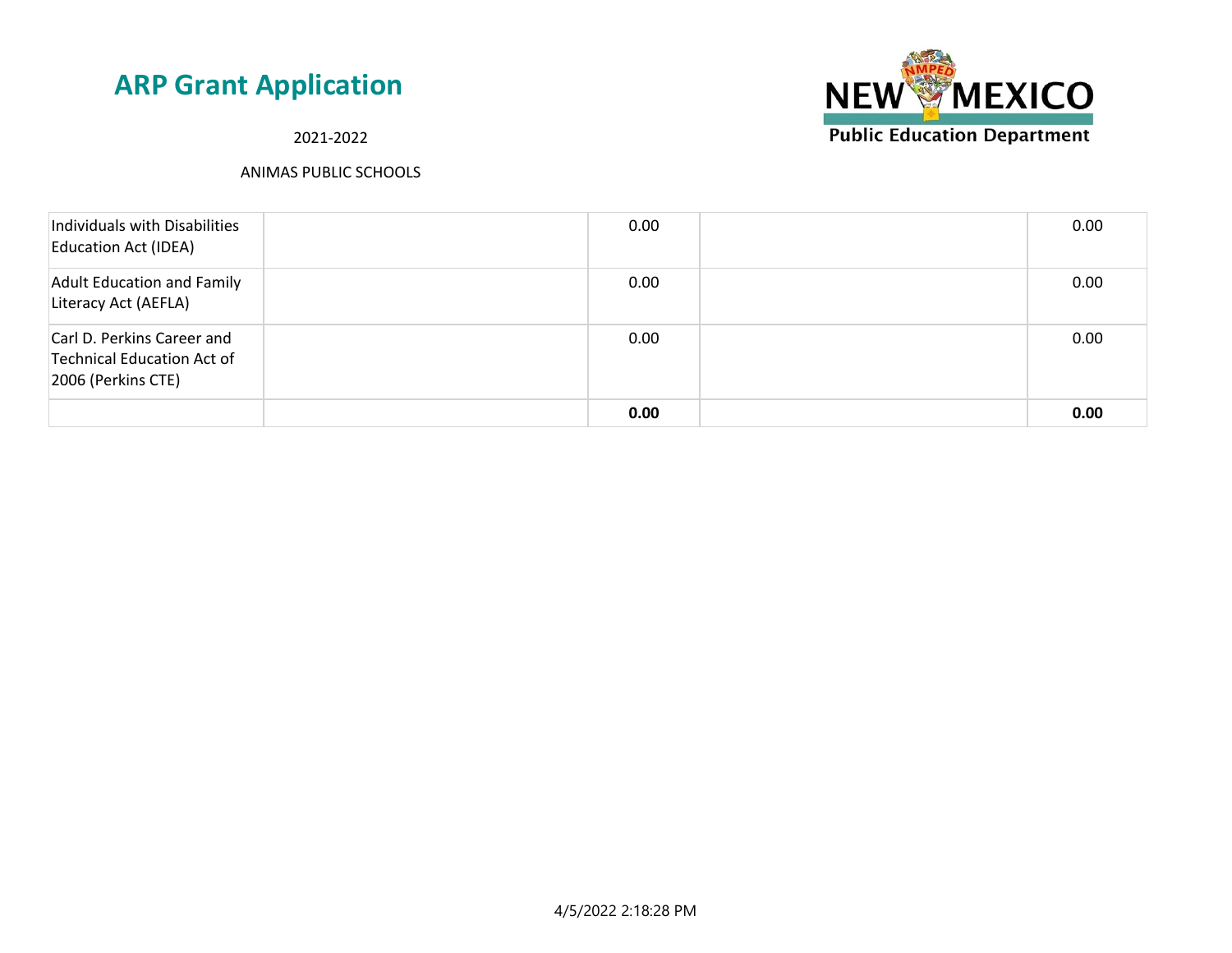2021-2022



|                                                                                                                                                                                                                                                                                                                                                                                                                                                                                                                                                                                                                                                                                                                                                                                                                                                                                                                               | <b>Response Efforts - COVID 19</b> |               |                  |               |
|-------------------------------------------------------------------------------------------------------------------------------------------------------------------------------------------------------------------------------------------------------------------------------------------------------------------------------------------------------------------------------------------------------------------------------------------------------------------------------------------------------------------------------------------------------------------------------------------------------------------------------------------------------------------------------------------------------------------------------------------------------------------------------------------------------------------------------------------------------------------------------------------------------------------------------|------------------------------------|---------------|------------------|---------------|
| <b>Allowable Activities for Remaining</b><br><b>Funds. Consistent with PED's priority</b><br>to close the digital divide, LEAs must<br>explain how they are using ARP ESSER<br>funds to ensure access to digital<br>devices and other technology for at-<br>risk students and teachers who need<br>them, as well as Internet technology<br>support services. Digital devices must<br>be capable of meeting at-risk<br>students' remote learning needs and<br>teachers' remote teaching needs.<br>Digital devices must allow for the<br>reliable download and upload of<br>assignments, streaming of<br>instructional videos, and participation<br>in individual and group video<br>conferencing. In the category below<br>"purchasing instructional technology,"<br>please include in the narrative an<br>explanation of how the LEA is meeting<br>this priority and a dollar amount that<br>will be used for these purposes. | ARP ESSER 2/3                      |               | ARP ESSER 1/3    |               |
|                                                                                                                                                                                                                                                                                                                                                                                                                                                                                                                                                                                                                                                                                                                                                                                                                                                                                                                               | <b>Narrative</b>                   | <b>Amount</b> | <b>Narrative</b> | <b>Amount</b> |
| Training and professional development<br>on sanitizing and minimizing the<br>spread of infectious diseases                                                                                                                                                                                                                                                                                                                                                                                                                                                                                                                                                                                                                                                                                                                                                                                                                    |                                    | 0.00          |                  | 0.00          |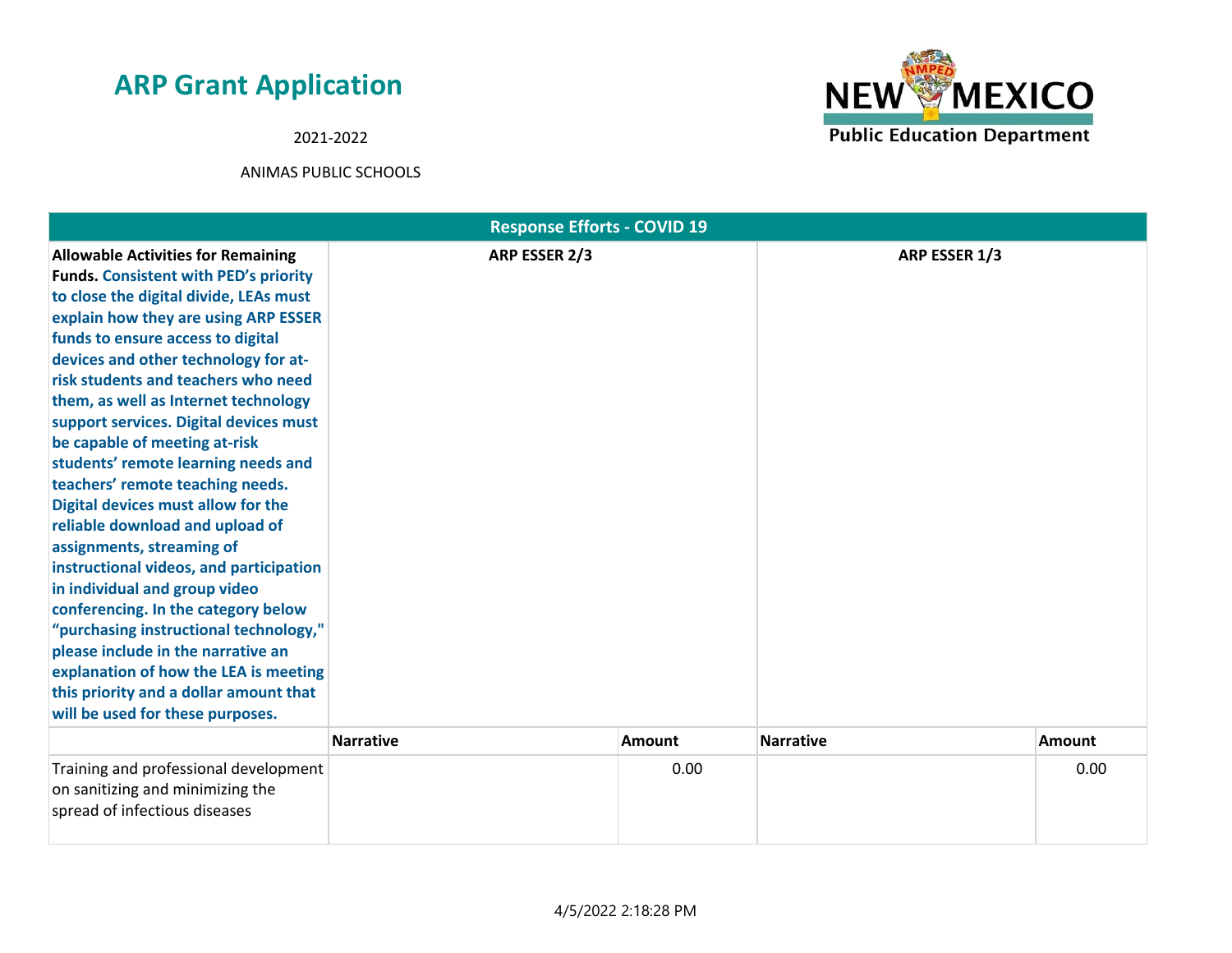### 2021-2022

| Purchasing supplies to sanitize and<br>clean the LEA's facilities                                                                                                                                               |                                                                                                                                                                                                                                                                                                  | 0.00       |                                                                                                                                                                                                                                                                                                  | 0.00       |
|-----------------------------------------------------------------------------------------------------------------------------------------------------------------------------------------------------------------|--------------------------------------------------------------------------------------------------------------------------------------------------------------------------------------------------------------------------------------------------------------------------------------------------|------------|--------------------------------------------------------------------------------------------------------------------------------------------------------------------------------------------------------------------------------------------------------------------------------------------------|------------|
| Repairing and improving school<br>facilities to reduce risk of virus<br>transmission and exposure to<br>environmental health hazards                                                                            |                                                                                                                                                                                                                                                                                                  |            |                                                                                                                                                                                                                                                                                                  |            |
| Improving indoor air quality                                                                                                                                                                                    | The district will upgrade from<br>evaporative-cooling and forced air non-<br>compliant systems to COVID compliant<br>filtration HVAC systems and/or ad single<br>unit (split systems) to classrooms along<br>with stand alone air<br>filtration/purification (dry hydrogen<br>peroxide) systems. | 259,641.28 | The district will upgrade from<br>evaporative-cooling and forced air<br>non-compliant systems to COVID<br>compliant filtration HVAC systems<br>and/or add single unit (split systems)<br>to classrooms along with stand alone<br>air filtration/purification (dry hydrogen<br>peroxide) systems. | 129,820.64 |
| Addressing the needs of children from<br>low-income families, children with<br>disabilities, English learners, racial and<br>ethnic minorities, students<br>experiencing homelessness, and foster<br>care youth |                                                                                                                                                                                                                                                                                                  | 0.00       |                                                                                                                                                                                                                                                                                                  | 0.00       |
| Developing and implementing<br>procedures and systems to improve<br>the preparedness and response efforts<br>of LEAs                                                                                            |                                                                                                                                                                                                                                                                                                  | 0.00       |                                                                                                                                                                                                                                                                                                  | 0.00       |
| Planning for or implementing activities<br>during long-term closures, including<br>providing meals to eligible students<br>and providing technology for online<br>learning                                      |                                                                                                                                                                                                                                                                                                  | 0.00       |                                                                                                                                                                                                                                                                                                  | 0.00       |

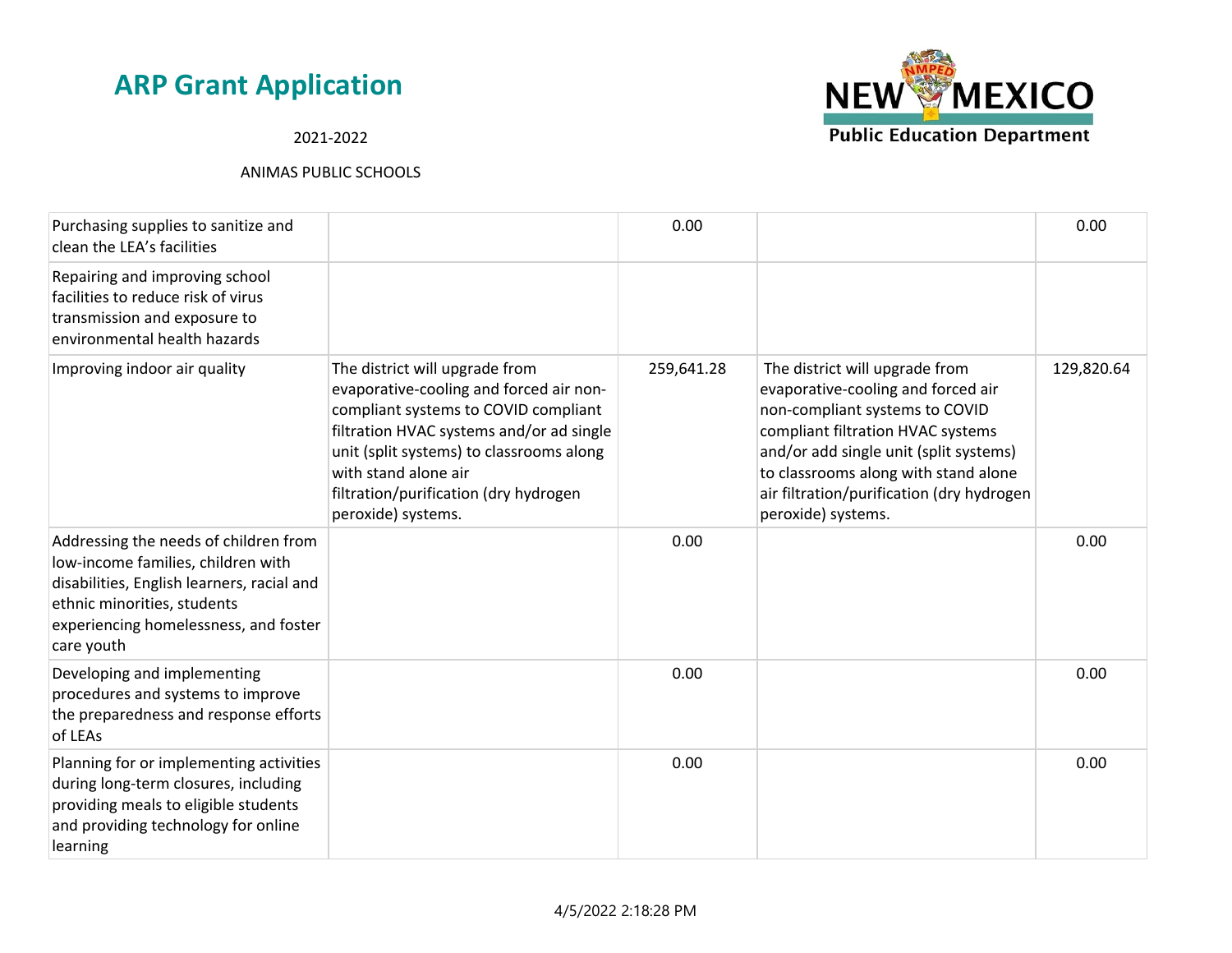2021-2022



| Purchasing educational technology<br>(including hardware, software,<br>connectivity, assistive technology, and<br>adaptive equipment) for students that<br>aids in regular and substantive<br>educational interaction between<br>students and their classroom<br>instructors, including students from<br>low-income families and children with<br>disabilities (see above for additional<br>requirements for this activity) | 0.00 | 0.00 |
|-----------------------------------------------------------------------------------------------------------------------------------------------------------------------------------------------------------------------------------------------------------------------------------------------------------------------------------------------------------------------------------------------------------------------------|------|------|
| Providing mental health services and<br>supports, including through the<br>implementation of evidence based full-<br>service community schools and hiring<br>of counselors                                                                                                                                                                                                                                                  | 0.00 | 0.00 |
| Planning and implementing activities<br>related to summer learning and<br>supplemental after-school programs                                                                                                                                                                                                                                                                                                                | 0.00 | 0.00 |
| Addressing learning loss                                                                                                                                                                                                                                                                                                                                                                                                    | 0.00 | 0.00 |
| Other activities that are necessary to<br>maintain operation of and continuity of<br>and services, including continuing to<br>employ existing or hiring new LEA and<br>school staff                                                                                                                                                                                                                                         | 0.00 | 0.00 |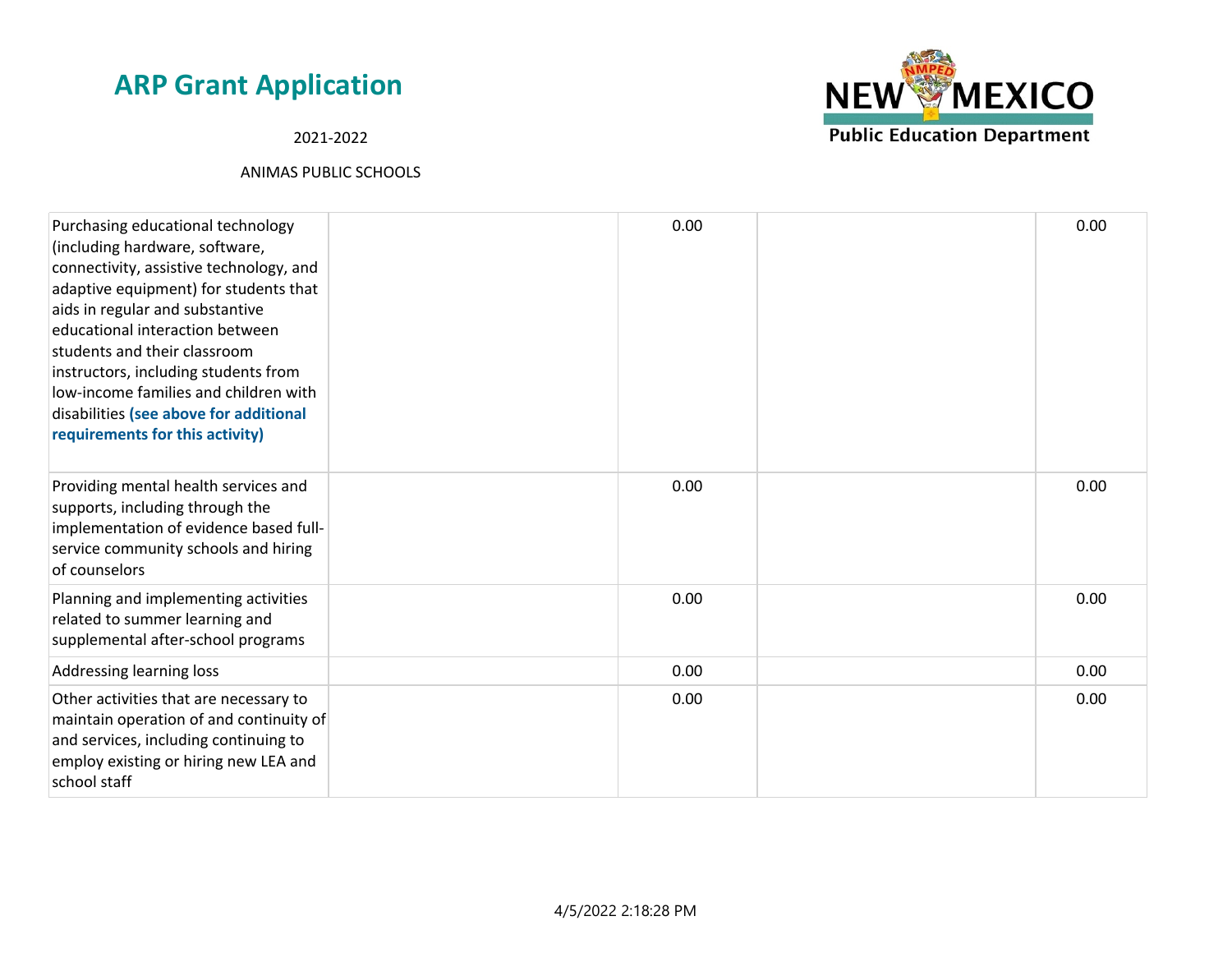

2021-2022

| Coordinating preparedness and         |                   | 0.00       | 0.00       |
|---------------------------------------|-------------------|------------|------------|
| response efforts with State, local,   |                   |            |            |
| Tribal, and territorial public health |                   |            |            |
| departments to prevent, prepare for,  |                   |            |            |
| and respond to COVID-19.              |                   |            |            |
|                                       | <b>Sub Totals</b> | 259,641.28 | 129,820.64 |

| <b>Program Consultation</b>                                                                               |                      |                      |                      |  |
|-----------------------------------------------------------------------------------------------------------|----------------------|----------------------|----------------------|--|
| To the extent present, describe how the LEA has meaningfully engaged the<br>following stakeholder groups: | Date(s)<br>Consulted | Date(s)<br>Consulted | Date(s)<br>Consulted |  |
| <b>Students</b>                                                                                           | 8/4/2021             | 1/21/2022            |                      |  |
| Families                                                                                                  | 8/4/2021             | 7/27/2021            | 8/16/2021            |  |
| School and district administrators (including Special Education administrators)                           | 7/27/2021            | 8/2/2021             | 9/13/2021            |  |
| Teachers                                                                                                  | 8/2/2021             | 9/13/2021            | 9/22/2021            |  |
| Principals                                                                                                | 7/27/2021            | 8/2/2021             | 9/13/2021            |  |
| School leaders                                                                                            | 7/27/2021            | 8/2/2021             | 9/13/2021            |  |
| Other educators                                                                                           |                      |                      |                      |  |
| School support personnel                                                                                  | 8/2/2021             | 9/13/2021            | 9/22/2021            |  |
| <b>Unions</b>                                                                                             |                      |                      |                      |  |
| Tribes(if applicable)                                                                                     |                      |                      |                      |  |
| Civil rights organizations (including disability rights organizations)                                    |                      |                      |                      |  |
| Superintendents                                                                                           | 7/27/2021            | 8/2/2021             | 9/13/2021            |  |
| Charter school leaders (if applicable)                                                                    |                      |                      |                      |  |
| Stakeholders representing the interests of:                                                               |                      |                      |                      |  |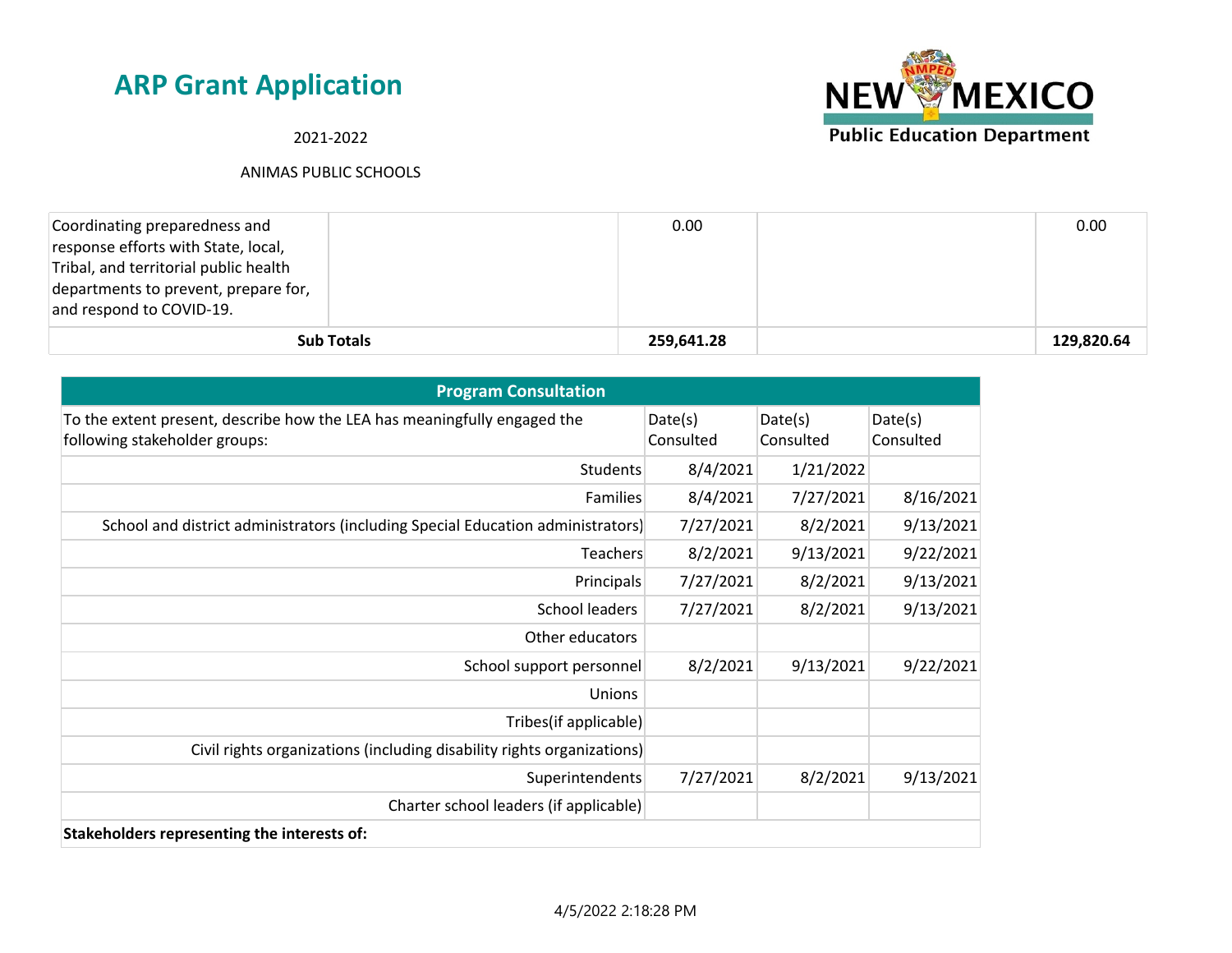

2021-2022

#### ANIMAS PUBLIC SCHOOLS

| 9/20/2021 | 8/16/2021 | 8/4/2021 | Children with disabilities         |
|-----------|-----------|----------|------------------------------------|
| 9/20/2021 | 8/16/2021 | 8/4/2021 | English learners                   |
| 9/20/2021 | 8/16/2021 | 8/4/2021 | Children experiencing homelessness |
|           |           |          | Children in foster care            |
|           |           |          | Migratory students                 |
|           |           |          | Children who are incarcerated      |
| 9/20/2021 | 8/16/2021 | 8/4/2021 | Other underserved students         |

Interim Final Requirement: Under this requirement, an SEA must engage in meaningful consultation with various stakeholder groups on its ARP ESSER plan and give the public an opportunity to provide input on the development of the plan and take such input into account. Specifically, an SEA is required to consult with students; families; Tribes (if applicable); civil rights organizations (including disability rights organizations); school and district administrators (including special education administrators); superintendents; charter school leaders (if applicable); teachers, principals, school leaders, other educators, school staff, and their unions; and stakeholders representing the interests of children with disabilities, English learners, children experiencing homelessness, children in foster care, migratory students, children who are incarcerated, and other underserved students in the development of its ARP ESSER plan. Under the requirement, an SEA must also provide the public with the opportunity to provide input in the development of the plan and take such input into account.

\*Meaningful consultation means each stakeholder group was afforded multiple opportunities to provide feedback on the LEAs ARP application prior to the application being submitted. Pursuant to 2 C.F.R. § 200.332(a)(5), all sub recipients as identified in Exhibit A, attached to this sub award, must permit PED and auditors access to records and financial statements as necessary.

| <b>Indirect Cost Rate</b>                     |              |             |                       |                              |      |                    |                         |                       |
|-----------------------------------------------|--------------|-------------|-----------------------|------------------------------|------|--------------------|-------------------------|-----------------------|
|                                               | Indirect Y/N | Allocations | Indirect Cost<br>Rate | Indirect Cost D Fixed Assets |      | Indirect<br>Amount | Indirect Base<br>Amount | <b>Budget Balance</b> |
| ARP ESSER 1/3 rd<br><b>Indirect Cost Rate</b> | No.          | 162,275.80  | 7.37                  | 1.0737                       | 0.00 | 0.00               | 0.00                    | 0.00                  |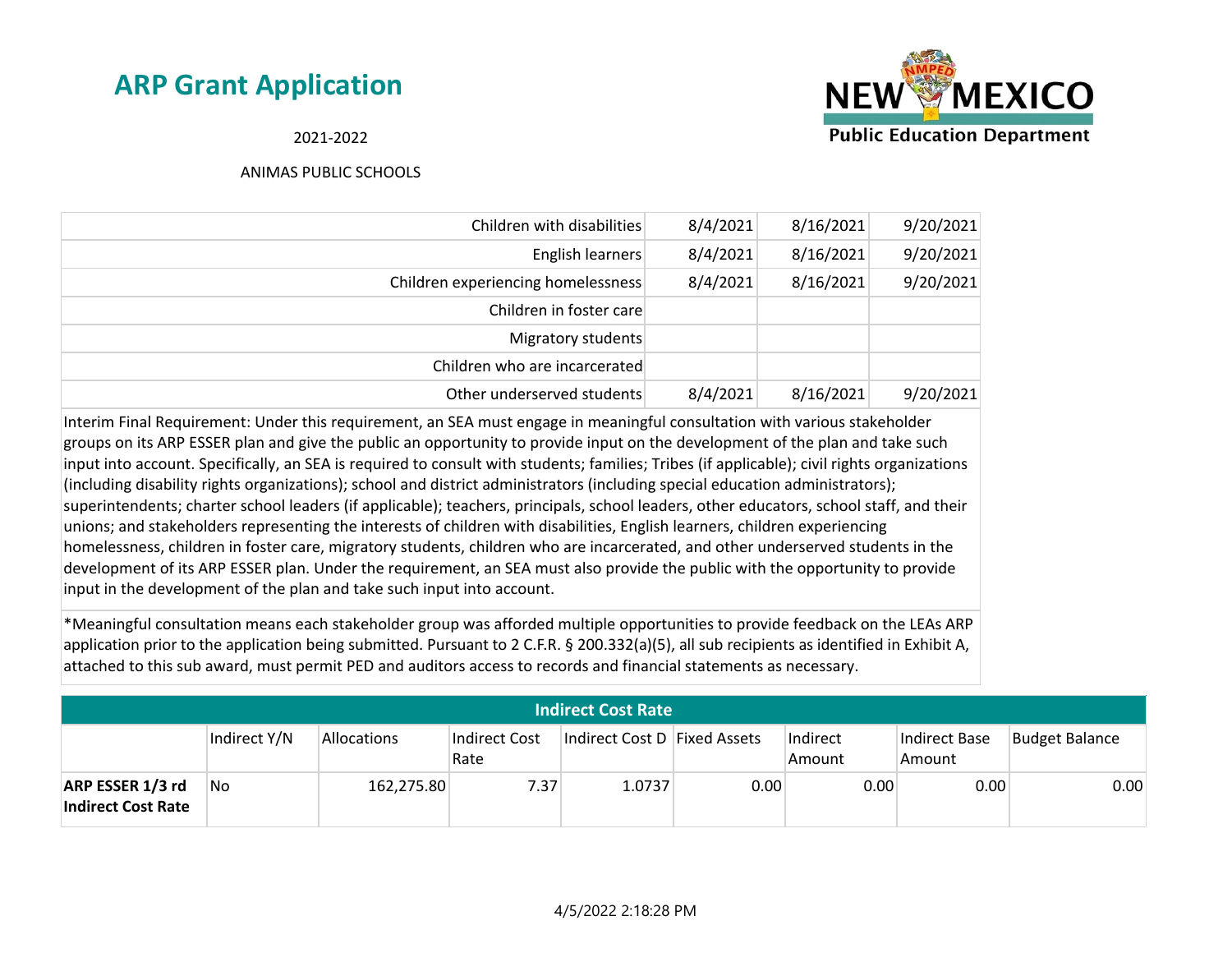#### 2021-2022



| ARP ESSER 2/3 rd          | No | <b>FEA CO</b><br>.4.551.0U | $- - -$<br>. ت. ۲ | דרדה<br>⊥.∪<br>, , , | $0.00^\circ$ | 0.00 | 0.00 | 0.00 |
|---------------------------|----|----------------------------|-------------------|----------------------|--------------|------|------|------|
| <b>Indirect Cost Rate</b> |    |                            |                   |                      |              |      |      |      |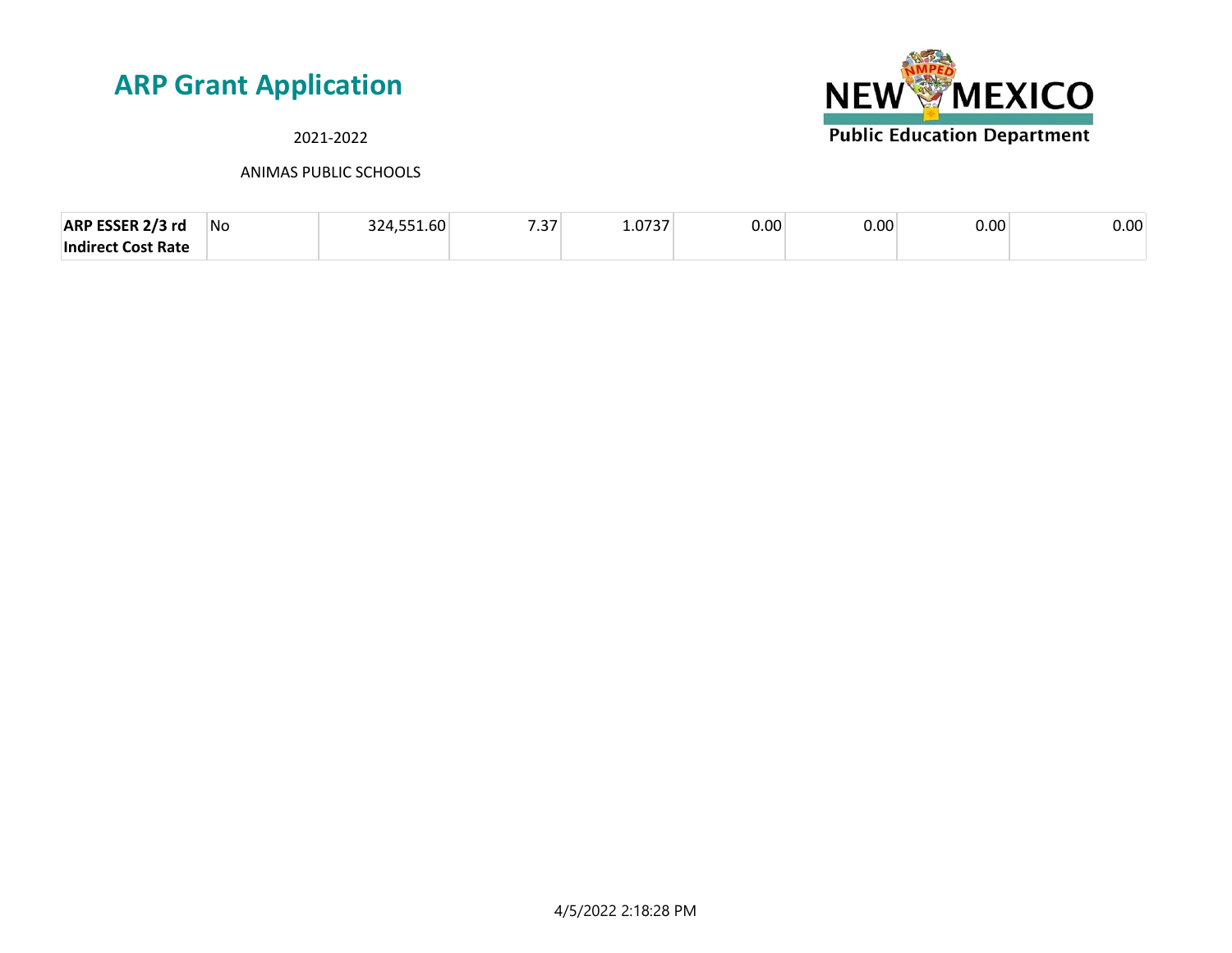#### 2021-2022



| <b>Required Information - GEPA</b>                                                                                                                                                                                                                                                                                                                                                                                                                                                                                                                                                                                                                                                                             |                                                                                                                                                                                                                                                                                                                                                                                                                                                                                                                                                                                                                                                                                                                                                                                                                                                                        |
|----------------------------------------------------------------------------------------------------------------------------------------------------------------------------------------------------------------------------------------------------------------------------------------------------------------------------------------------------------------------------------------------------------------------------------------------------------------------------------------------------------------------------------------------------------------------------------------------------------------------------------------------------------------------------------------------------------------|------------------------------------------------------------------------------------------------------------------------------------------------------------------------------------------------------------------------------------------------------------------------------------------------------------------------------------------------------------------------------------------------------------------------------------------------------------------------------------------------------------------------------------------------------------------------------------------------------------------------------------------------------------------------------------------------------------------------------------------------------------------------------------------------------------------------------------------------------------------------|
|                                                                                                                                                                                                                                                                                                                                                                                                                                                                                                                                                                                                                                                                                                                | <b>Required Narrative</b>                                                                                                                                                                                                                                                                                                                                                                                                                                                                                                                                                                                                                                                                                                                                                                                                                                              |
| Please describe how the LEA will comply with the requirements of section 427 of GEPA (20 U.S.C. 1228a).<br>The description must include information on the steps the LEA proposes to take to permit students,<br>teachers, and other program beneficiaries to overcome barriers (including barriers based on gender, race, include shortage of staff due to lack of funds and<br>color, national origin, disability, and age) that impede equal access to, or participation in, the program.<br>For examples of applicable, relevant, acceptable responses, please see:<br>https://www2.ed.gov/fund/grant/apply/appforms/gepa427.doc                                                                           | The district has experienced various barriers to<br>sufficiently meet the needs of all students. These<br>availability of certified personnel. Our facilities<br>do not provide appropriate/comfortable learning<br>space for year-round instruction due to out<br>dated cooling/heating systems.                                                                                                                                                                                                                                                                                                                                                                                                                                                                                                                                                                      |
| <b>GEPA Rubric</b><br>A satisfactory answer<br>. Describes potential barriers to accessing aspects of the proposed spending plan based on criteria such<br>as gender, race, color, national origin, (dis)ability, and age<br>. Describes steps that will be taken to eliminate or reduce those barriers to ensure equitable access<br>May require revision<br>. May not clearly or completely describe potential barriers to accessing aspects of the proposed spending<br>plan based on criteria such as gender, race, color, national origin, (dis)ability, and age<br>. May not clearly or completely describe steps that will be taken to eliminate or reduce those barriers to<br>ensure equitable access | ARP funds will allow us to advertise for hiring a<br>bilingual educational assistant and certified<br>teacher to alleviate over-crowded classrooms,<br>and provide more direct instruction to EL, SPED,<br>homeless, and regular education students who<br>have been affected by lost learning time. We will<br>also use this funding to put in place appropriate<br>heating/cooling systems to make classrooms<br>available for year-round activities. Job openings<br>and planning will be advertised in the school<br>system, on social media, general media,<br>mailings, etc. supplied in "native" language(s).<br>The Animas schools will continue to seek public<br>input regarding both the physical and academic<br>needs of our students to improve learning,<br>safety and security, and an overall sense of<br>social, emotional, and physical well-being. |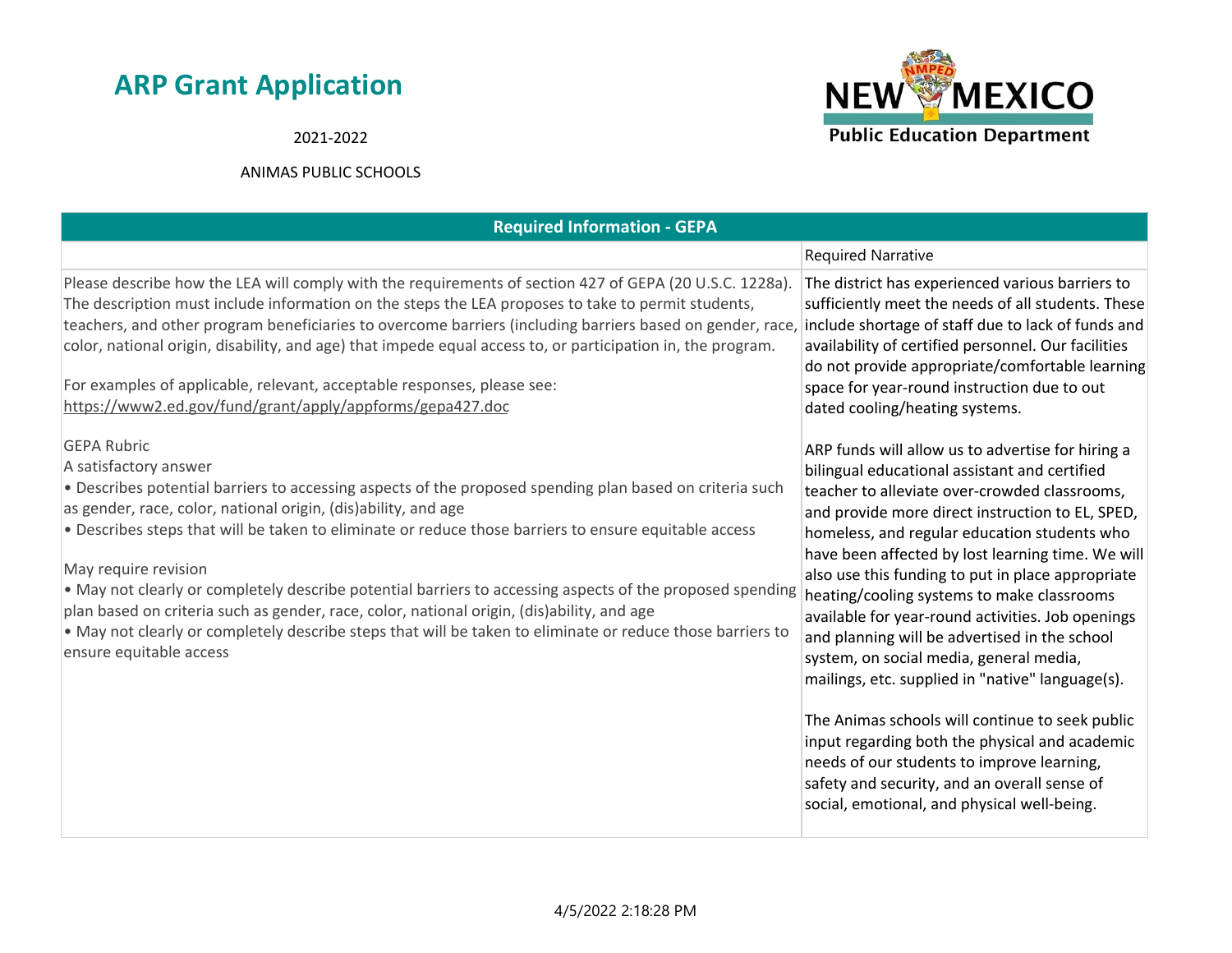

2021-2022

| The LEA agrees to comply with the following requirements regarding Maintenance of Equity for High<br>Poverty Schools:<br>(c) LOCAL EDUCATIONAL AGENCY MAINTENANCE OF EQUITY FOR HIGH [1] POVERTY SCHOOLS.-- (1) IN<br>GENERAL.—As a condition of receiving funds under section 2001, a local educational agency shall not, in<br>fiscal year 2022 or 2023 - (A) reduce per-pupil funding (from combined State and local funding) for any<br>high [1] poverty school served by such local educational agency by an amount that exceeds— (i) the total<br>reduction in local educational agency funding (from combined State and local funding) for all schools<br>served by the local educational agency in such fiscal year (if any); divided by (ii) the number of children<br>enrolled in all schools served by the local educational agency in such fiscal year; or (B) reduce per-pupil,<br>full-time equivalent staff in any high-poverty school by an amount that exceeds- (i) the total reduction in<br>full-time equivalent staff in all schools served by such local educational agency in such fiscal year (if any);<br>divided by (ii) the number of children enrolled in all schools served by the local educational agency in<br>such fiscal year. (2) EXCEPTION—Paragraph (1) shall not apply to a local educational agency in fiscal year<br>2022 or 2023 that meets at least 1 of the following criteria in such fiscal year: (A) Such local educational<br>agency has a total enrollment of less than 1,000 students. (B) Such local educational agency operates a<br>single school. (C) Such local educational agency serves all students within each grade span with a single<br>school. (D) Such local educational agency demonstrates an exceptional or uncontrollable circumstance,<br>such as unpredictable changes in student enrollment or a precipitous decline in the financial resources of<br>such agency, as determined by the Secretary of Education | True |  |
|-------------------------------------------------------------------------------------------------------------------------------------------------------------------------------------------------------------------------------------------------------------------------------------------------------------------------------------------------------------------------------------------------------------------------------------------------------------------------------------------------------------------------------------------------------------------------------------------------------------------------------------------------------------------------------------------------------------------------------------------------------------------------------------------------------------------------------------------------------------------------------------------------------------------------------------------------------------------------------------------------------------------------------------------------------------------------------------------------------------------------------------------------------------------------------------------------------------------------------------------------------------------------------------------------------------------------------------------------------------------------------------------------------------------------------------------------------------------------------------------------------------------------------------------------------------------------------------------------------------------------------------------------------------------------------------------------------------------------------------------------------------------------------------------------------------------------------------------------------------------------------------------------------------------------------------------------------------------------------------|------|--|
| The LEA agrees to make publicly available a copy of the LEA's re-entry plan on the LEA's website no later<br>than June 24, 2021                                                                                                                                                                                                                                                                                                                                                                                                                                                                                                                                                                                                                                                                                                                                                                                                                                                                                                                                                                                                                                                                                                                                                                                                                                                                                                                                                                                                                                                                                                                                                                                                                                                                                                                                                                                                                                                     | True |  |
|                                                                                                                                                                                                                                                                                                                                                                                                                                                                                                                                                                                                                                                                                                                                                                                                                                                                                                                                                                                                                                                                                                                                                                                                                                                                                                                                                                                                                                                                                                                                                                                                                                                                                                                                                                                                                                                                                                                                                                                     |      |  |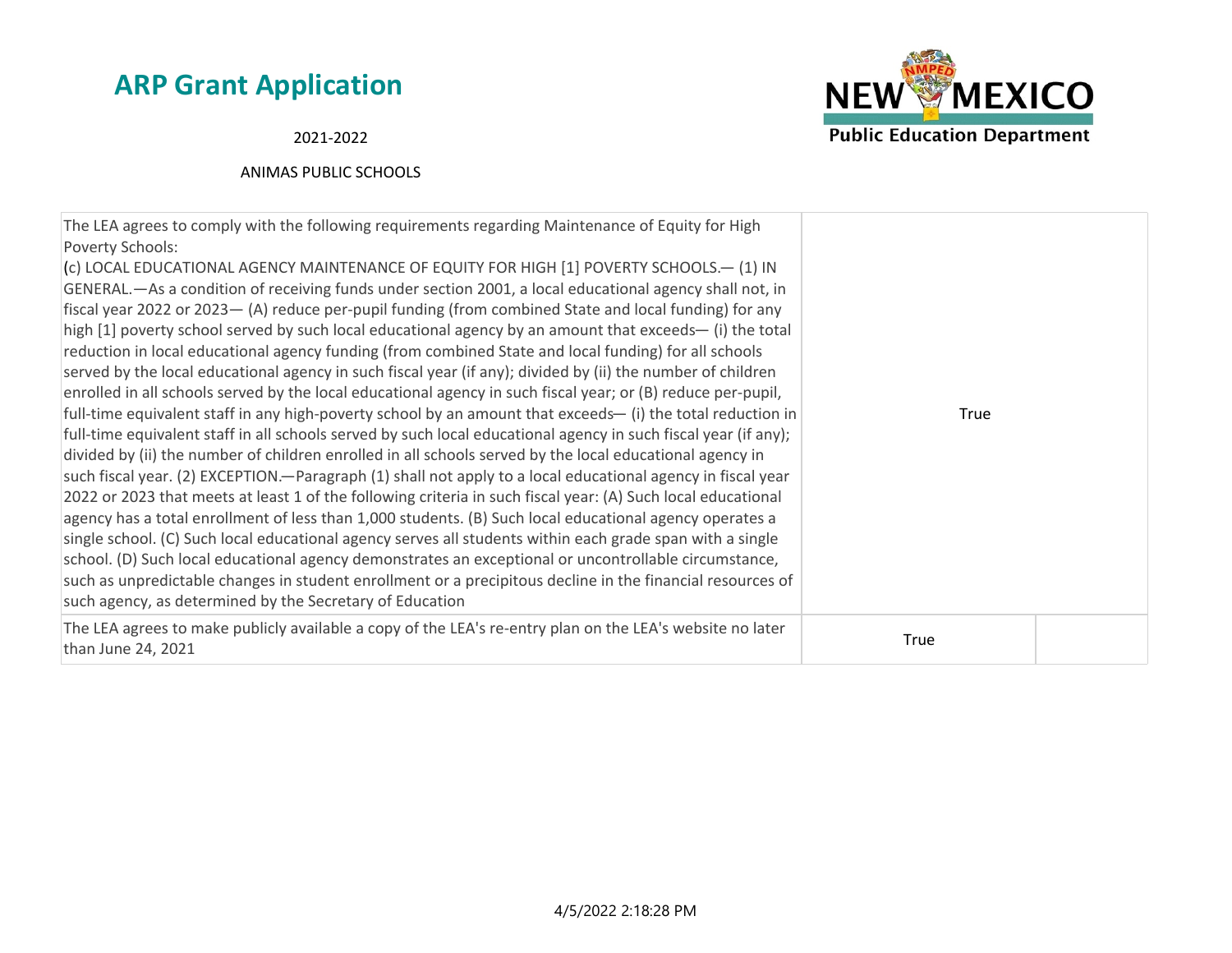2021-2022

ANIMAS PUBLIC SCHOOLS

Instructions:

During the period of the ARP ESSER award established in section 2001(a) of the ARP Act (i.e., until September 30, 2023), an LEA must periodically, but no less frequently than every six

months, review and, as appropriate\*, revise and post its plan for safe return to in-person instruction and continuity of services. Consistent with section 2001(i)(2) of the ARP Act, which requires an LEA to seek public comment on the development of its plan, an LEA must seek public input and take such input into account in determining whether to revise its plan and, if it determines revisions are necessary, on the revisions it makes to its plan, i.e., the LEA must seek public input on whether to revise its plan and on any revisions to its plan no less frequently than every six months (taking into consideration the timing of significant changes to CDC guidance on reopening schools). The requirement clarifies that, if the LEA revises its plan, the revised plan must address each of the aspects of safety currently recommended by the CDC or, if the CDC has updated its safety recommendations at the time the LEA is revising its plan, each of the updated safety recommendations.

Under this requirement, the plans must be: In an understandable and uniform format; to the extent practicable, written in a language that parents can understand or, if not practicable, orally translated; and upon request by a parent who is an individual with a disability, provided in an alternative format accessible to that parent.

In the fields below, please provide a link to the LEA's most current posted plan on the LEA's website, and the date the plan was posted to the LEA's website.

| <b>First Posting</b>        | https://www.animask12.net/,<br>https://www.animask12.net/                                                                                            |            |
|-----------------------------|------------------------------------------------------------------------------------------------------------------------------------------------------|------------|
| Second Posting (if needed*) | https://tb2cdn.schoolwebmaste<br>rs.com/accnt_96126/site_96127<br>/Documents/In-Person-<br>Learning-Safe-Return-Plan.pdf,<br>Animas safe-return plan | 12/22/2021 |
| Third Posting (if needed*)  |                                                                                                                                                      |            |
| Fourth Posting (if needed*) |                                                                                                                                                      |            |
| Fifth Posting (if needed*)  |                                                                                                                                                      |            |
| Sixth Posting (if needed*)  |                                                                                                                                                      |            |